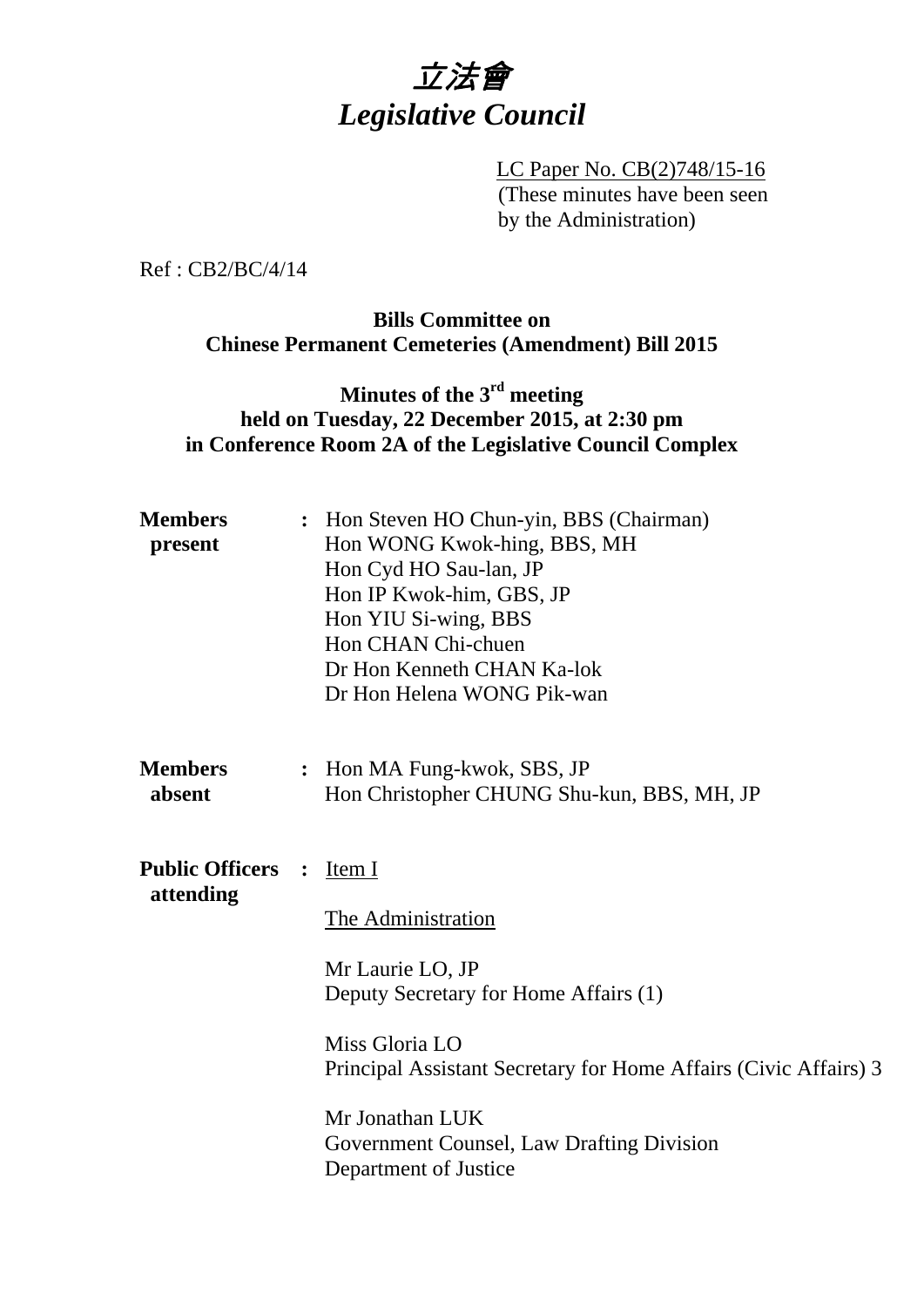|                               | The Board of Management of the Chinese Permanent Cemeteries            |  |
|-------------------------------|------------------------------------------------------------------------|--|
|                               | Ms Brenda LO<br><b>Executive Director</b>                              |  |
| <b>Clerk</b> in<br>attendance | Miss Josephine SO<br>$\ddot{\bullet}$<br>Chief Council Secretary (2) 2 |  |
| <b>Staff in</b><br>attendance | : Ms Vanessa CHENG<br><b>Assistant Legal Adviser 5</b>                 |  |
|                               | Ms Wendy LO<br>Senior Council Secretary (2) 2                          |  |
|                               | Miss Emma CHEUNG<br>Legislative Assistant (2) 2                        |  |
|                               |                                                                        |  |

#### Action

#### **I. Meeting with the Administration**

(LC Paper Nos. CB(2)480/15-16(01) & (02), CB(2)365/15-16(01), CB(2)474/15-16(01), CB(3)802/14-15 and CB(2)110/15-16(02) to (06))

 The Bills Committee deliberated (index of proceedings attached at **Annex A**).

2. The Bills Committee received the Administration's briefing on its response to issues raised by members at the Bills Committee meeting held on 27 November 2015 (LC Paper Nos. CB(2)480/15-16(01) & (02)).

3. The Bills Committee noted that taking into account members' views expressed at previous meetings, the Administration would consider moving Committee stage amendments ("CSAs") to the Chinese Permanent Cemeteries (Amendment) Bill 2015 ("the Bill") as follows -

(a) regarding the definition of "relative", to spell out clearly in rule 3 of the Chinese Permanent Cemeteries Rules (Cap. 1112A) ("the Rules") that the following relationship between two persons would be covered for the purposes of the Rules -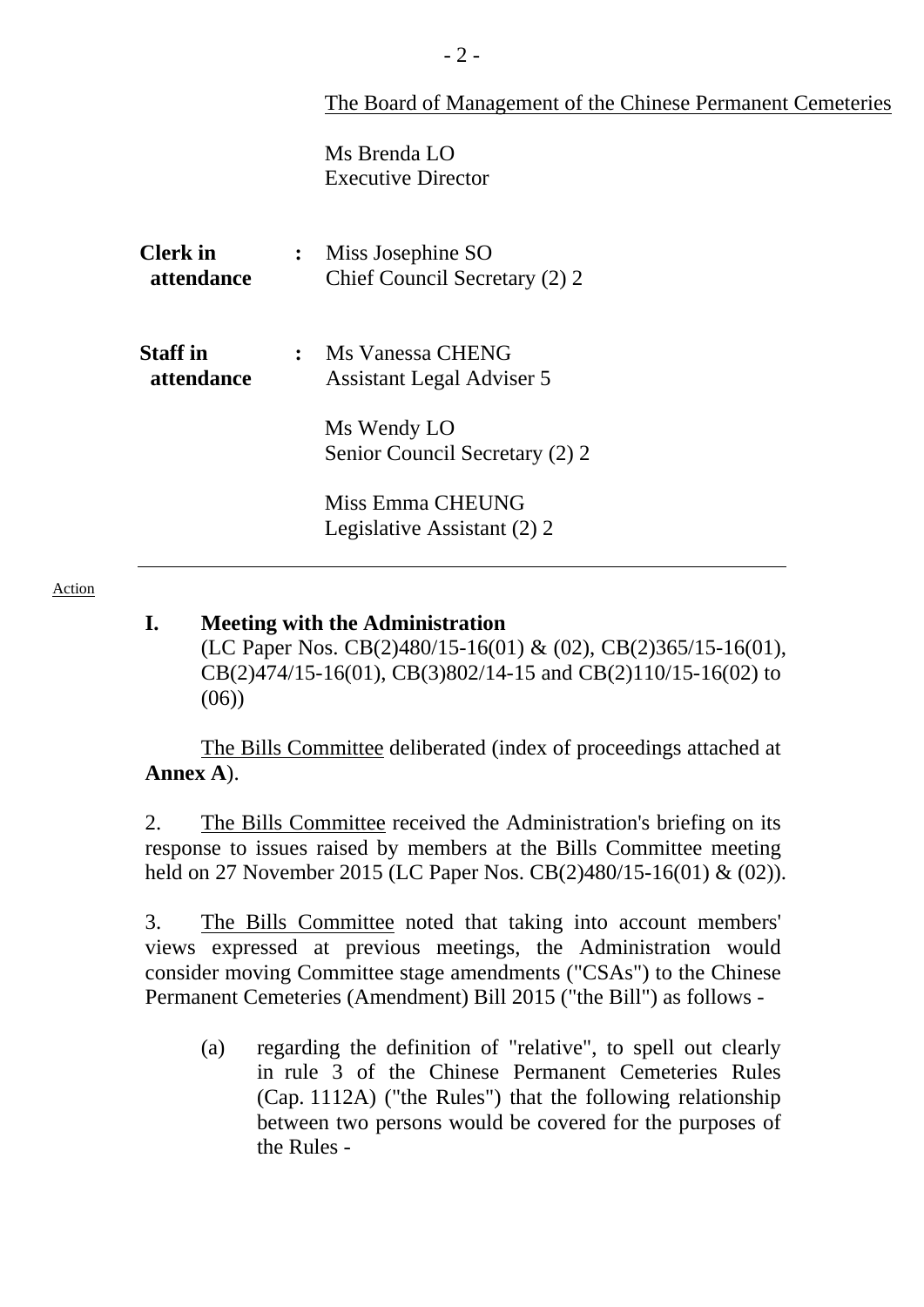- (i) the following was to be treated as a child of a person
	- a child of the person born out of wedlock;
	- adopted child of the person;
	- a step-child of the person;
- (ii) a half-blood brother or sister of a person was to be treated as a brother or sister of the person; and
- (b) in relation to the Board of Management of the Chinese Permanent Cemeteries ("the Board")'s ambit of donation, to spell out clearly in section 7(2) of the Chinese Permanent Cemeteries Ordinance (Cap. 1112) that the Board might donate to any charity operating for the benefit of the community of Hong Kong or "any sector" of the community.

4. The Bills Committee continued clause-by-clause examination of the Bill (LC Paper No. CB(3)802/14-15), and completed examination of clauses 13(4) to 27 of the Bill.

## Follow-up actions required of the Administration

- Admin 5. The Administration was requested to provide written responses to issues/concerns raised by members and the Legal Adviser to the Bills Committee as set out in **Annex B**.
- Admin 6. The Bills Committee also requested the Administration to provide its draft CSAs to the Bill for discussion at the next meeting.

## **II. Any other business**

Date of next meeting

7. The Chairman reminded members that the next meeting of the Bills Committee would be held on Tuesday, 12 January 2016, at 8:30 am to continue clause-by-clause examination of the Bill and to consider the proposed CSAs to be moved by the Administration (if available).

8. There being no other business, the meeting ended at 4:26 pm.

Council Business Division 2 Legislative Council Secretariat 27 January 2016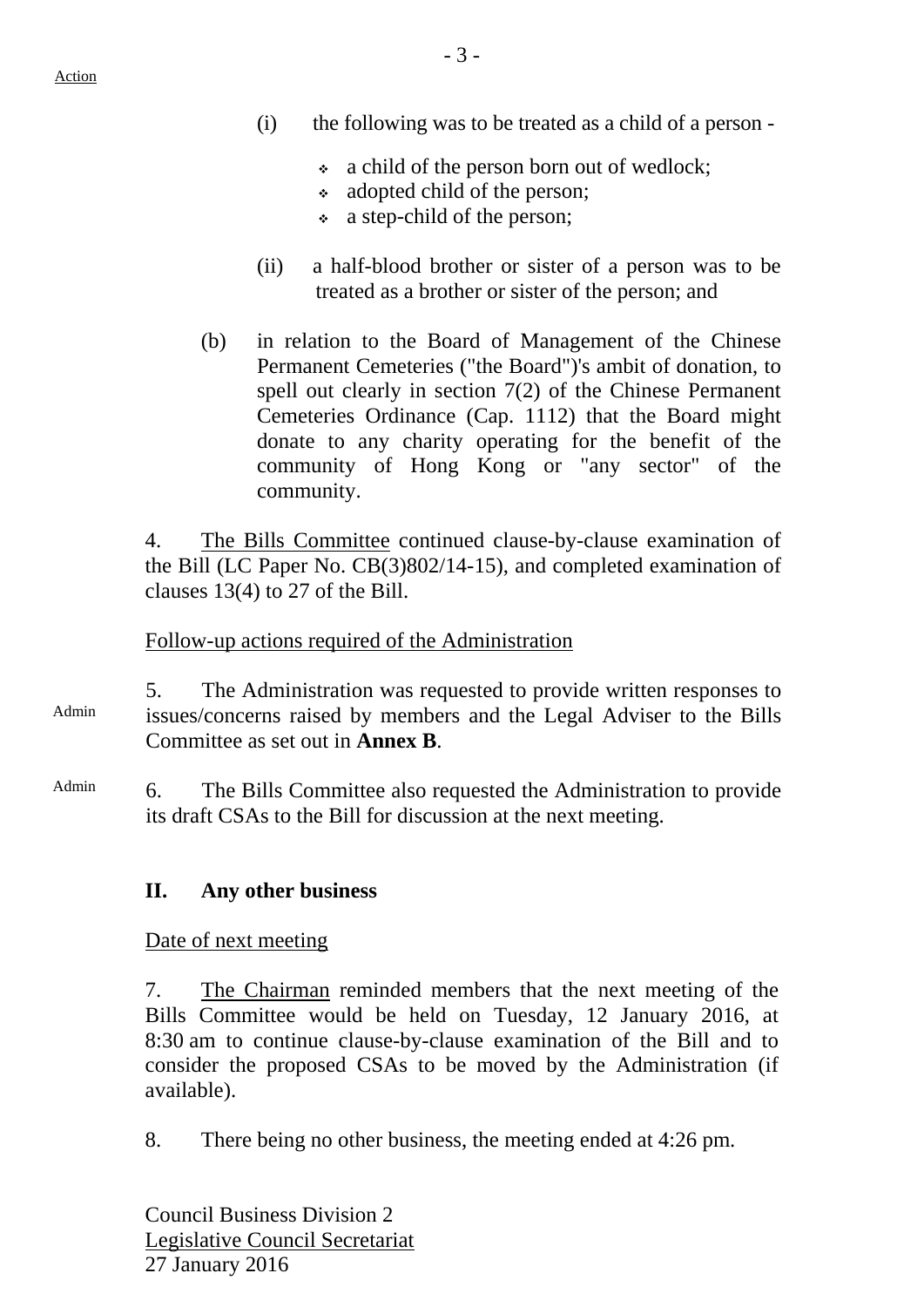# **Proceedings of the 3rd meeting of the Bills Committee on Chinese Permanent Cemeteries (Amendment) Bill 2015 on Tuesday, 22 December 2015, at 2:30 pm in Conference Room 2A of the Legislative Council Complex**

| <b>Time</b><br>marker | <b>Speaker</b>    | Subject(s)                                                                                                                                                                                                                                                                                                                                                                                                 | <b>Action</b><br><b>Required</b> |
|-----------------------|-------------------|------------------------------------------------------------------------------------------------------------------------------------------------------------------------------------------------------------------------------------------------------------------------------------------------------------------------------------------------------------------------------------------------------------|----------------------------------|
| $000116 -$<br>000131  | Chairman          | The Chairman's opening remarks                                                                                                                                                                                                                                                                                                                                                                             |                                  |
| $000132 -$<br>000712  | Chairman<br>Admin | Briefing by the Administration on its response to<br>issues raised at the Bills Committee meeting held<br>November 2015 [LC Paper Nos.<br>27<br>on<br>$CB(2)480/15-16(01) \& (02)$ ].                                                                                                                                                                                                                      |                                  |
|                       |                   | The Administration advised that taking into<br>account members' views expressed at previous<br>meetings, it would consider moving Committee<br>stage amendments ("CSAs") to the Chinese<br>Permanent Cemeteries (Amendment) Bill 2015<br>("the Bill") as follows -                                                                                                                                         |                                  |
|                       |                   | (a) regarding the definition of "relative", to spell<br>out clearly in rule 3 of the Chinese Permanent<br>Cemeteries Rules (Cap. 1112A) ("the Rules")<br>that the following relationship between two<br>persons would be covered for the purposes of<br>the Rules -                                                                                                                                        |                                  |
|                       |                   | the following was to be treated as a child<br>(i)<br>of a person -                                                                                                                                                                                                                                                                                                                                         |                                  |
|                       |                   | a child of the person born out of<br>❖<br>wedlock;<br>adopted child of the person;<br>❖<br>a step-child of the person;<br>٠                                                                                                                                                                                                                                                                                |                                  |
|                       |                   | (ii) a half-blood brother or sister of a person<br>was to be treated as a brother or sister of<br>the person; and                                                                                                                                                                                                                                                                                          |                                  |
|                       |                   | (b) in relation to the Board of Management of the<br>Chinese<br>Permanent<br>Cemeteries<br>("the<br>Board")'s ambit of donation, to spell out<br>clearly in section $7(2)$ of the Chinese<br>Permanent Cemeteries Ordinance (Cap. 1112)<br>("the Ordinance") that the Board might<br>donate to any charity operating for the benefit<br>of the community of Hong Kong or "any<br>sector" of the community. |                                  |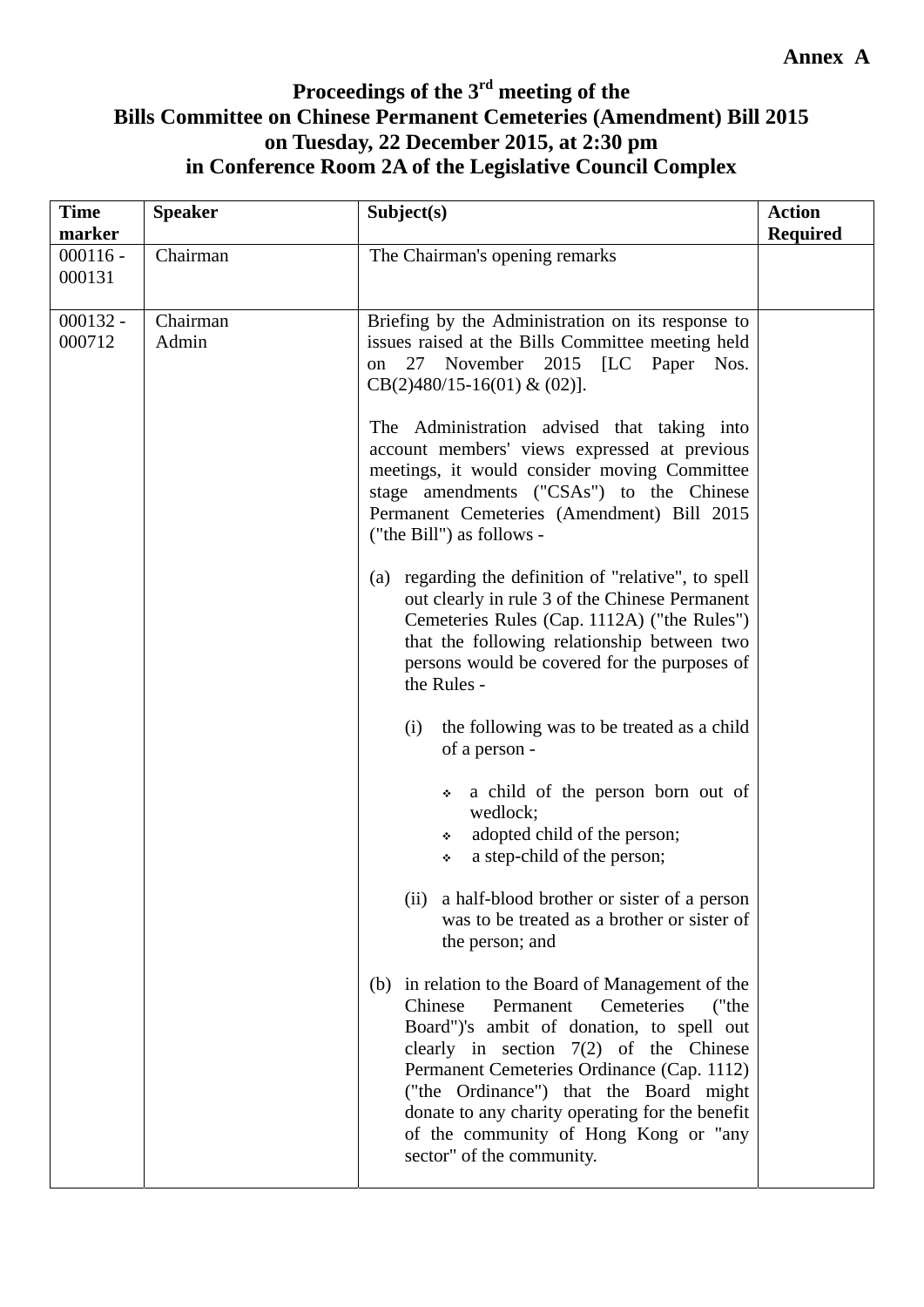| <b>Time</b><br>marker | <b>Speaker</b>                           | Subject(s)                                                                                                                                                                                                                                                                                                                                                                                                                                                                                                                                                                                                                                                                                                                                                                                                                                         | <b>Action</b><br><b>Required</b>                             |
|-----------------------|------------------------------------------|----------------------------------------------------------------------------------------------------------------------------------------------------------------------------------------------------------------------------------------------------------------------------------------------------------------------------------------------------------------------------------------------------------------------------------------------------------------------------------------------------------------------------------------------------------------------------------------------------------------------------------------------------------------------------------------------------------------------------------------------------------------------------------------------------------------------------------------------------|--------------------------------------------------------------|
| $000713 -$<br>000921  | Chairman<br>Admin                        | The Chairman's enquiry and the Administration's<br>response on how the Board would handle<br>unclaimed human remains disinterred from an<br>exhumable lot in the four Chinese Permanent<br>Cemeteries ("CPCs") and the procedures to be<br>followed before the Board cremated unclaimed<br>human remains, as proposed under the amended<br>rule 14 and the new rule 14A of the Rules.                                                                                                                                                                                                                                                                                                                                                                                                                                                              |                                                              |
| $000922 -$<br>000959  | Chairman<br>ALA5<br>Admin                | In response to the enquiry of the Legal Adviser to<br>the Bills Committee, the Administration affirmed<br>that the six categories of persons who had<br>acquired the permanent resident status under<br>paragraph 2 of Schedule 1 to the Immigration<br>Ordinance (Cap. 115) would be regarded as<br>"permanently resident in Hong Kong" as defined<br>under section 2 of the Ordinance and rule 3 of the<br>Rules.                                                                                                                                                                                                                                                                                                                                                                                                                                |                                                              |
|                       | Clause-by-clause examination of the Bill |                                                                                                                                                                                                                                                                                                                                                                                                                                                                                                                                                                                                                                                                                                                                                                                                                                                    |                                                              |
| $001000 -$<br>001215  | Chairman<br>Admin                        | The Bills Committee continued clause-by-clause<br>examination of the Bill, with the aid of the Blue<br>Bill and the marked-up copy of the relevant<br>provisions to be amended by the Bill prepared by<br>the Legal Service Division [LC Paper Nos.<br>$CB(3)802/14-15$ and $CB(2)110/15-16(02)$ ].<br>Part 3 - Amendments to the Chinese Permanent<br><b>Cemeteries Rules</b><br>Clause $13(4)$ to $13(8)$                                                                                                                                                                                                                                                                                                                                                                                                                                        |                                                              |
| $001216 -$<br>001856  | Chairman<br>Ms Cyd HO<br>Admin           | Clause 14 which sought to add a new rule 7A to<br>the Rules to regulate the use of grave spaces<br>Pointing out that there might be possibility that the<br>human remains of a deceased person of Chinese<br>race permanently resident in Hong Kong would<br>not be put into a coffin for burial on grounds of<br>culture or religion, Ms Cyd HO and the Chairman<br>expressed concern as to whether the term<br>"encoffined $("\lambda\hat{\mathcal{R}}")$ " in the proposed rule 7A(1)<br>would render any deceased persons enjoying their<br>own culture, professing and practising their own<br>religion ineligible for burial in CPCs operated by<br>the Board. The Administration was requested to<br>clarify the meaning of the term "encoffined" and<br>to consider refining the clause to address the above<br>concern raised by members. | <b>Admin</b><br>$1$ (para. 1 of<br><b>Annex B</b><br>refers) |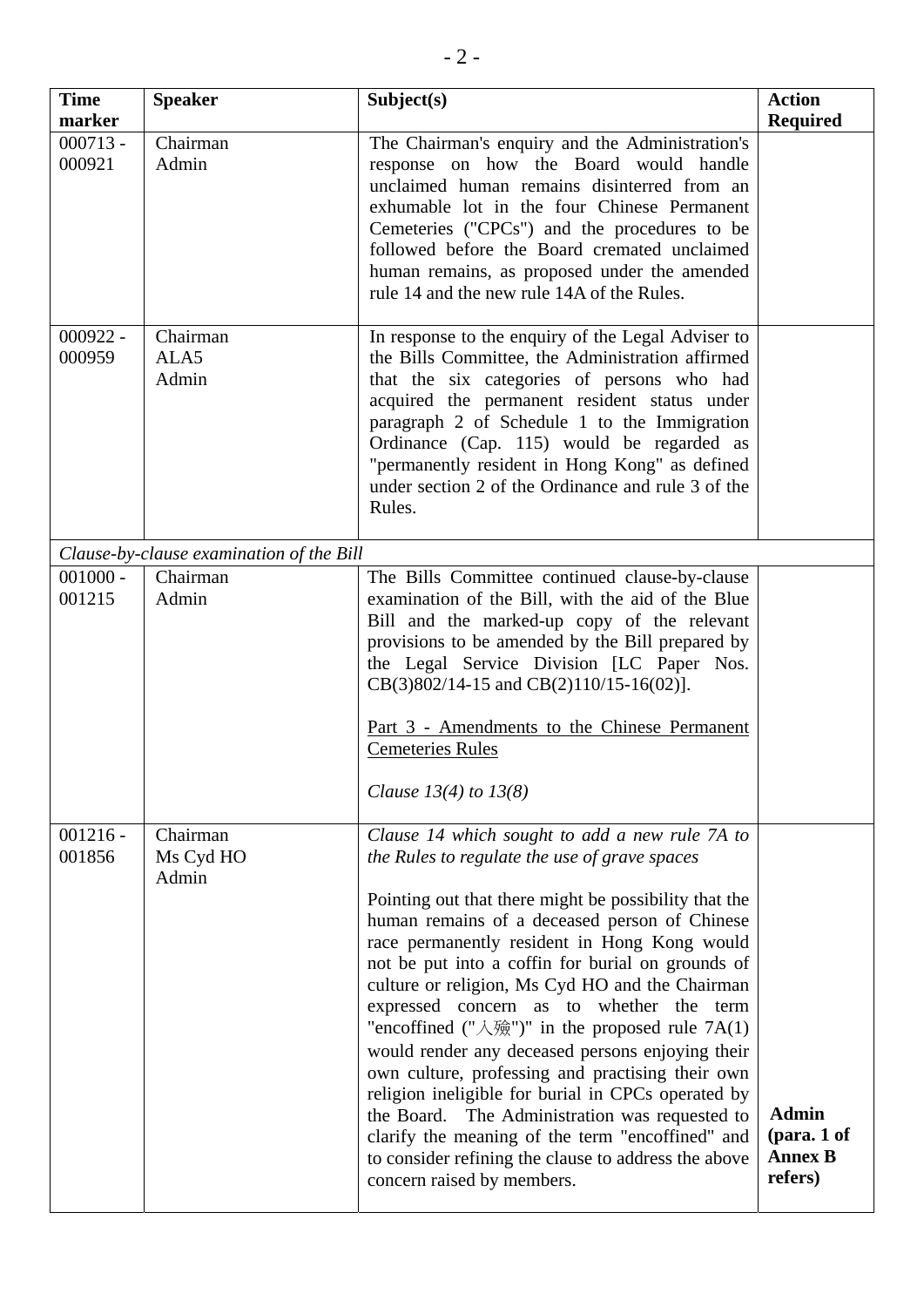| <b>Time</b><br>marker | <b>Speaker</b>                                           | Subject(s)                                                                                                                                                                                                                                                                                                                                                                                                                                                                                                                                                                                                                                                                                                                                                                                                                                                                                                                                                                                                                                                                                                                                                                                                                                                                                                                                                                                                                                                                                                                                                                                                                                                                                                                                                                                                                                                                                                                                                                                                                                                         | <b>Action</b><br><b>Required</b>                                |
|-----------------------|----------------------------------------------------------|--------------------------------------------------------------------------------------------------------------------------------------------------------------------------------------------------------------------------------------------------------------------------------------------------------------------------------------------------------------------------------------------------------------------------------------------------------------------------------------------------------------------------------------------------------------------------------------------------------------------------------------------------------------------------------------------------------------------------------------------------------------------------------------------------------------------------------------------------------------------------------------------------------------------------------------------------------------------------------------------------------------------------------------------------------------------------------------------------------------------------------------------------------------------------------------------------------------------------------------------------------------------------------------------------------------------------------------------------------------------------------------------------------------------------------------------------------------------------------------------------------------------------------------------------------------------------------------------------------------------------------------------------------------------------------------------------------------------------------------------------------------------------------------------------------------------------------------------------------------------------------------------------------------------------------------------------------------------------------------------------------------------------------------------------------------------|-----------------------------------------------------------------|
|                       |                                                          | The Administration's advice that to safeguard<br>public hygiene and to facilitate management of<br>cemetery facilities, the human remains of a<br>deceased were required to be put into a coffin or<br>stored in a container for burial in grave spaces.                                                                                                                                                                                                                                                                                                                                                                                                                                                                                                                                                                                                                                                                                                                                                                                                                                                                                                                                                                                                                                                                                                                                                                                                                                                                                                                                                                                                                                                                                                                                                                                                                                                                                                                                                                                                           |                                                                 |
| $001857 -$<br>003141  | Chairman<br>ALA5<br>Dr Helena WONG<br>Admin<br>The Board | Clause 15 which sought to provide for the Board's<br>power to disinter and remove human remains and<br>ashes from exhumable lot on expiry of the term<br>Members were informed that before publishing<br>notice in the Gazette and in at least two local<br>Chinese newspapers stating its intention to disinter<br>and remove the human remains and ashes from an<br>exhumable lot (the amended rule $14(2)(b)$ of the<br>Rules) or to cremate the unclaimed human remains<br>removed from the lot (the new rule 14A(b) of the<br>Rules to be added by Clause 16), the Board would<br>endeavor to contact the permittee via other means<br>including his/her last known mailing address,<br>telephone number, email address, etc. The Legal<br>Adviser to the Bills Committee suggested that<br>consideration could be given to spelling out clearly<br>in the Bill (i) such other modes of service of notice<br>and (ii) that such other means of contacting the<br>permittee would have to be exhausted or in cases if<br>it was not practicable to serve the notice on the<br>permittee via such means before notice was<br>published in the Gazette and in two local Chinese<br>newspapers.<br>Dr Helena WONG's enquiry and the Board's<br>advice on how permittees were notified at present<br>of the Board's intention of disinterment and<br>removal of human remains from exhumable lot.<br>The disinterred human remains were stored in<br>designated ossuary niches in Cape Collinson<br>Chinese Permanent Cemetery in Chai Wan with<br>proper records made to allow permittees to claim<br>back the human remains in future.<br>WONG's further<br>enquiries<br>Dr<br>and<br>the<br>Administration's responses on the number of<br>different types of grave spaces in CPCs and the<br>duration of the service term for use of different<br>types of grave spaces. Members noted that the<br>Board might allocate an exhumable lot, either -<br>for an initial term of 10 years, which might be<br>(a)<br>extended for one further and final term of six | <b>Admin</b><br>$(\text{para. } 2(a))$<br>of Annex B<br>refers) |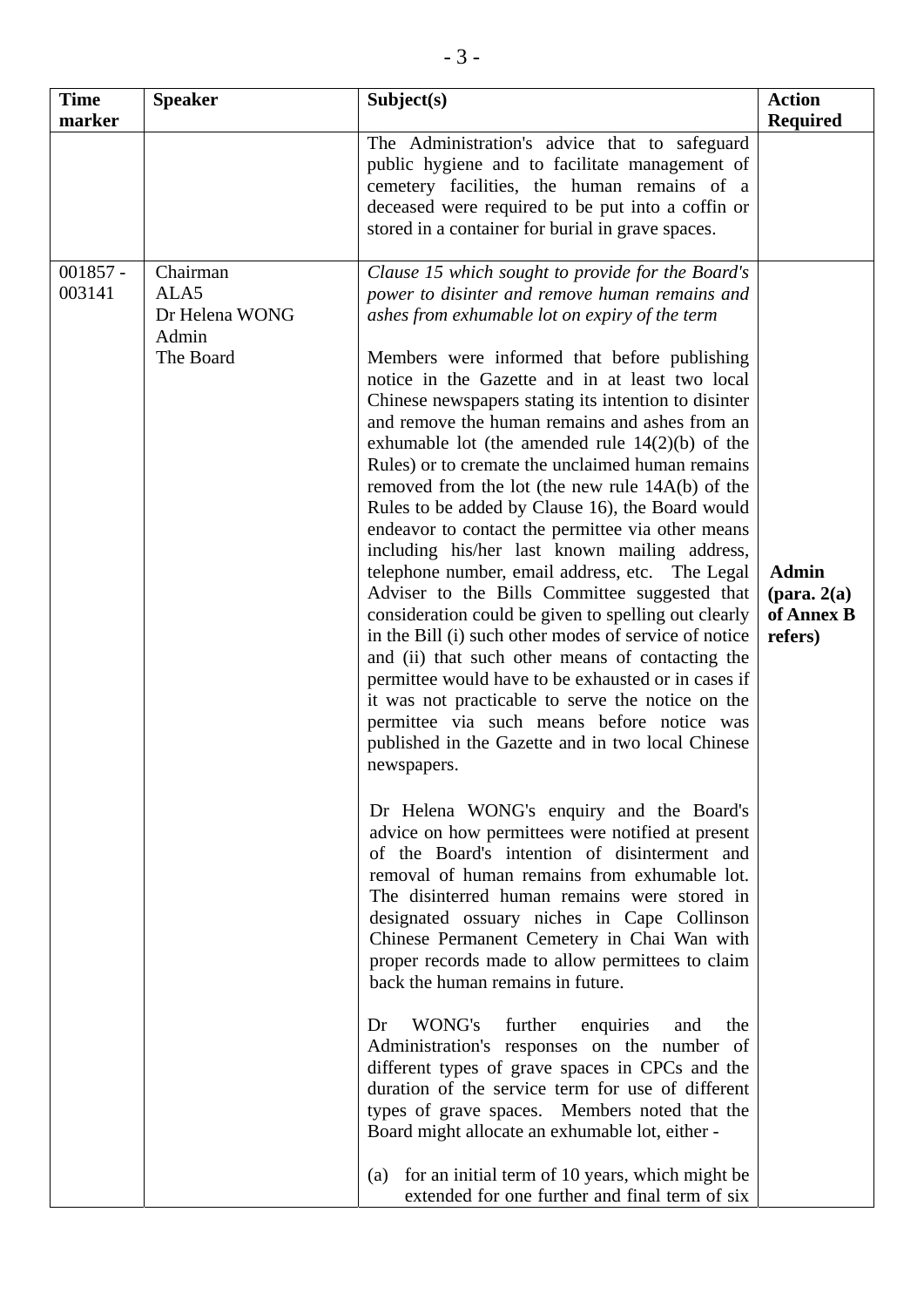| <b>Time</b><br>marker | <b>Speaker</b>                                                      | Subject(s)                                                                                                                                                                                                                                                                                                                                                                                                                                                                                                                                                                                                                                                                                                                                                                                                                                                                                                                                                                                                                                                                                                                                                                                                                                                                                                                                                                                                                                                                                                                                           | <b>Action</b><br><b>Required</b>                                |
|-----------------------|---------------------------------------------------------------------|------------------------------------------------------------------------------------------------------------------------------------------------------------------------------------------------------------------------------------------------------------------------------------------------------------------------------------------------------------------------------------------------------------------------------------------------------------------------------------------------------------------------------------------------------------------------------------------------------------------------------------------------------------------------------------------------------------------------------------------------------------------------------------------------------------------------------------------------------------------------------------------------------------------------------------------------------------------------------------------------------------------------------------------------------------------------------------------------------------------------------------------------------------------------------------------------------------------------------------------------------------------------------------------------------------------------------------------------------------------------------------------------------------------------------------------------------------------------------------------------------------------------------------------------------|-----------------------------------------------------------------|
|                       |                                                                     | years at an additional premium which the<br>Board, in its discretion, might determine at<br>the time of expiry of the initial period;                                                                                                                                                                                                                                                                                                                                                                                                                                                                                                                                                                                                                                                                                                                                                                                                                                                                                                                                                                                                                                                                                                                                                                                                                                                                                                                                                                                                                |                                                                 |
|                       |                                                                     | for an initial term of 10 years, which might be<br>(b)<br>extended for an indefinite number of terms of<br>up to 10 years each, at an additional premium<br>which the Board, in its discretion, might<br>determine at the time of expiry of each term;<br><b>or</b>                                                                                                                                                                                                                                                                                                                                                                                                                                                                                                                                                                                                                                                                                                                                                                                                                                                                                                                                                                                                                                                                                                                                                                                                                                                                                  |                                                                 |
|                       |                                                                     | for a finite term of 10 years which would not<br>(c)<br>be extended at its expiry.                                                                                                                                                                                                                                                                                                                                                                                                                                                                                                                                                                                                                                                                                                                                                                                                                                                                                                                                                                                                                                                                                                                                                                                                                                                                                                                                                                                                                                                                   |                                                                 |
| $003142 -$<br>003815  | Chairman<br>Dr Kenneth CHAN<br>Dr Helena WONG<br>The Board<br>Admin | Pointing out that clause 57 of the Private<br>Columbaria Bill required that "a person disposing<br>of ashes interred in a columbarium must do so<br>having regard to the respect for, and the dignity of,<br>the deceased persons concerned" and sections<br>$118(4)$ , 119 and 119A of the Public Health and<br>Municipal Services Ordinance (Cap. 132) also<br>provided for the disposal of human remains "in<br>such a decent manner as the relevant authority<br>might think fit", Dr Kenneth CHAN suggested<br>that the Administration should consider making<br>reference to these provisions and moving CSAs<br>to include similar provisions in the Bill setting out<br>the guiding principles for the Board's disinterment<br>and removal of human remains and ashes from<br>exhumable lot on expiry of the term.<br>The<br>Administration was requested to consider<br>Dr CHAN's suggestion and revert to the Bills<br>Committee on whether CSAs would be introduced,<br>although the Board had advised at the meeting that<br>disinterment and removal of human remains and<br>ashes would be conducted in a decent and<br>professional manner under the supervision of<br>cemetery staff.<br>In response to Dr Kenneth CHAN, the Board<br>advised that notices stating the Board's intention of<br>disinterment, removal and cremation had been/<br>would be placed at prominent positions of Chinese<br>newspapers. Where necessary, the Board would<br>favorably consider the need of publishing the<br>notices in English newspapers. | <b>Admin</b><br>(para. 3 of<br><b>Annex B</b><br>refers)        |
|                       |                                                                     | Dr Helena WONG and the Chairman suggested<br>that the Administration should consider making it<br>a requirement that the Board would publish the<br>notices also in English newspaper(s), having                                                                                                                                                                                                                                                                                                                                                                                                                                                                                                                                                                                                                                                                                                                                                                                                                                                                                                                                                                                                                                                                                                                                                                                                                                                                                                                                                     | <b>Admin</b><br>$(\text{para. } 2(b))$<br>of Annex B<br>refers) |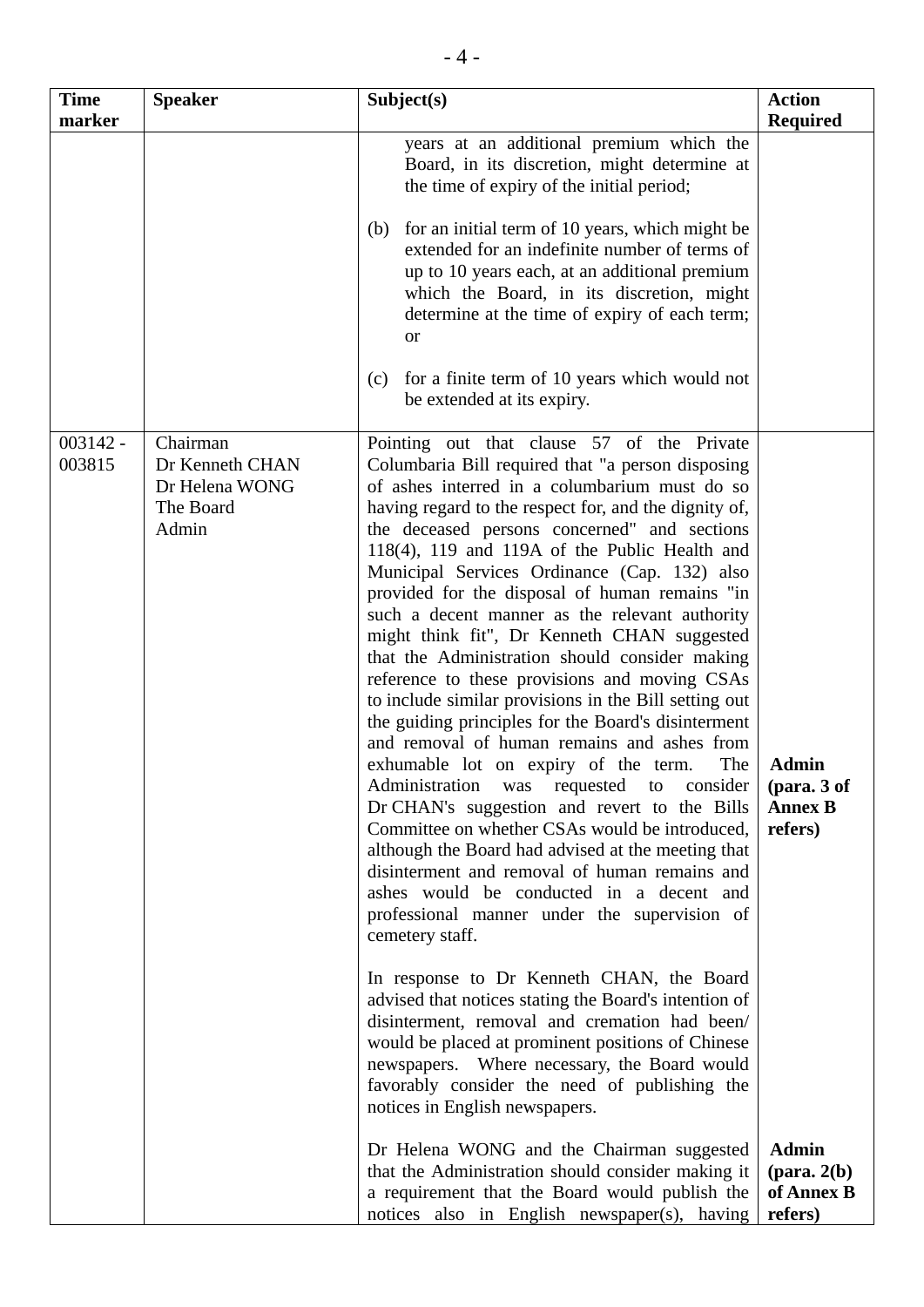| <b>Time</b><br>marker | <b>Speaker</b>                                                     | Subject(s)                                                                                                                                                                                                                                                                                                                                                                                                                                                              | <b>Action</b><br><b>Required</b>                                |
|-----------------------|--------------------------------------------------------------------|-------------------------------------------------------------------------------------------------------------------------------------------------------------------------------------------------------------------------------------------------------------------------------------------------------------------------------------------------------------------------------------------------------------------------------------------------------------------------|-----------------------------------------------------------------|
|                       |                                                                    | regard to the possibility that some of the<br>descendants of the deceased persons buried in<br>CPCs might not be able to read Chinese and hence<br>aware of the Board's announcement in Chinese<br>newspapers of its intention of disinterment,<br>removal and cremation.<br>The Administration<br>undertook to revert to the Bills Committee on its<br>consideration of the above suggestion.                                                                          |                                                                 |
| $003816 -$<br>004048  | Chairman<br>Dr Helena WONG<br>Admin                                | Clause 16 which sought to add a new rule 14A to<br>the Rules to provide for the Board's power to<br>cremate human remains removed from exhumable<br>lot<br>The Administration's undertaking to consider<br>members' suggestion to publish notices of<br>intention to cremate unclaimed human remains<br>removed from exhumable lot also in English<br>newspaper(s), in addition to local Chinese<br>newspapers.                                                         | <b>Admin</b><br>$(\text{para. } 2(b))$<br>of Annex B<br>refers) |
| $004049 -$<br>004140  | Chairman<br>Admin                                                  | Clauses 17 to 19                                                                                                                                                                                                                                                                                                                                                                                                                                                        |                                                                 |
| $004141 -$<br>004500  | Chairman<br>Dr Helena WONG<br>Admin<br>The Board                   | Clause $20$<br>WONG's<br>Helena<br>enquiry<br>and<br>Dr<br>the<br>Administration's/the Board's advice that where<br>subscriber lots were voluntarily surrendered, the<br>Board would reallocate the grave spaces available<br>as ordinary lots.                                                                                                                                                                                                                         |                                                                 |
| $004501 -$<br>004956  | Chairman<br>Dr Helena WONG<br>Mr YIU Si-wing<br>Admin<br>The Board | Clause 21 which sought to add a new rule 18A to<br>the Rules governing the dimension, allocation and<br>use of urn lots<br>Members' enquiries and the Administration's/the<br>Board's responses regarding the administrative<br>measures put in place to ensure compliance with<br>the requirements for the use of grave spaces/urn<br>lots, including those concerning the dimension of<br>grave spaces [paragraphs 7 and 8 of LC Paper No.<br>$CB(2)480/15-16(02)$ ]. |                                                                 |
| $004957 -$<br>005923  | Chairman<br>Dr Helena WONG<br>Admin<br>The Board<br>ALA5           | Helena<br>WONG's<br>Dr<br>enquiry<br>and<br>the<br>Administration's response on subsequent interment<br>of encoffined human remains/burial in containers<br>of skeletal remains or ashes of other deceased<br>persons in grave spaces of CPCs.                                                                                                                                                                                                                          |                                                                 |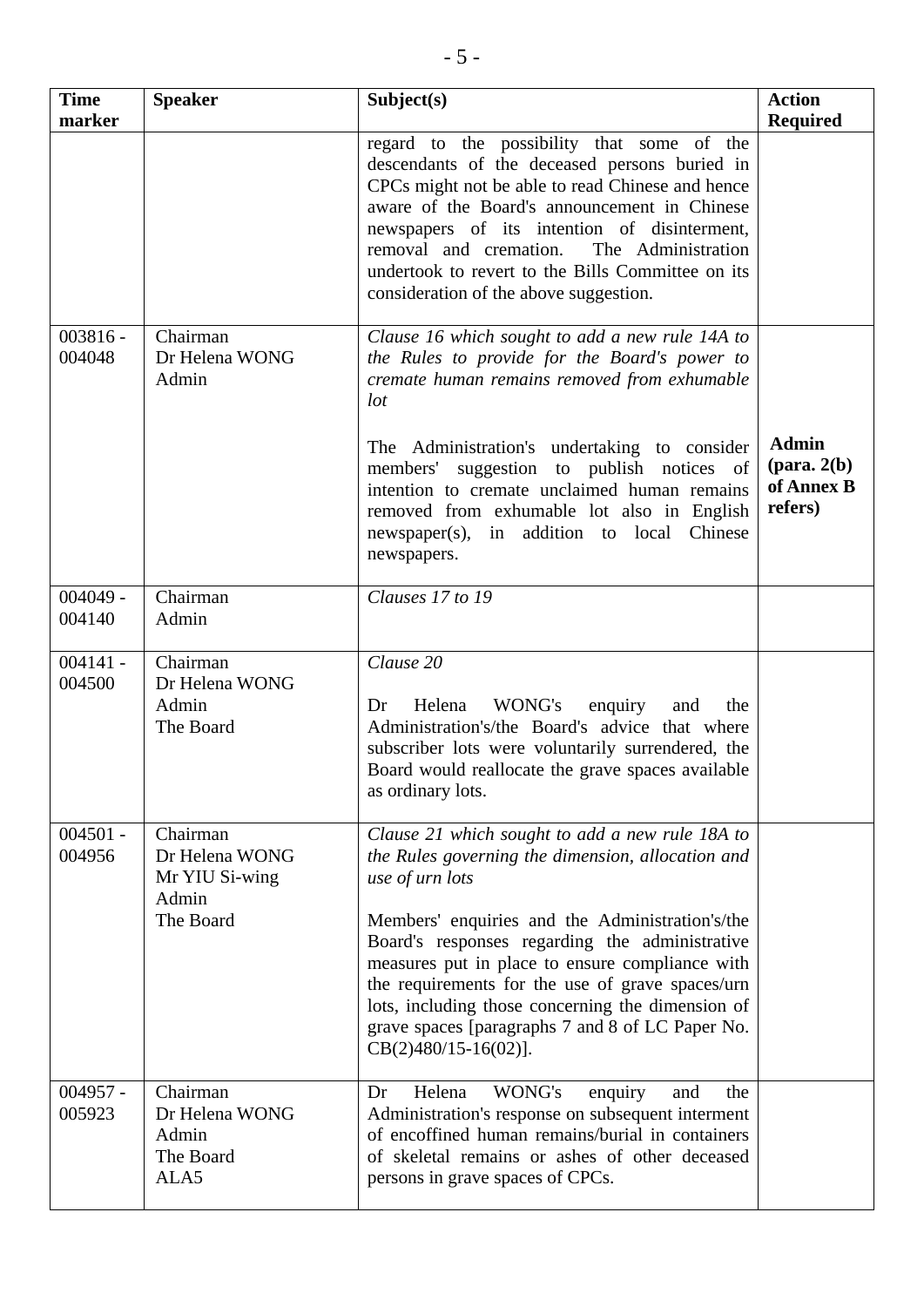| <b>Time</b><br>marker | <b>Speaker</b>                                                                                             | Subject(s)                                                                                                                                                                                                                                                                                                                                                                                                                                                                                                                                                                                                                                                                                                                                                                                                                                                                                                                          | <b>Action</b><br><b>Required</b>                             |
|-----------------------|------------------------------------------------------------------------------------------------------------|-------------------------------------------------------------------------------------------------------------------------------------------------------------------------------------------------------------------------------------------------------------------------------------------------------------------------------------------------------------------------------------------------------------------------------------------------------------------------------------------------------------------------------------------------------------------------------------------------------------------------------------------------------------------------------------------------------------------------------------------------------------------------------------------------------------------------------------------------------------------------------------------------------------------------------------|--------------------------------------------------------------|
|                       |                                                                                                            | Noting that Schedule 3 to the Rules specified the<br>fees for, among others, multiple burial (for the<br>second and any subsequent burial) and under<br>which the phrases "each coffin burial" and "each<br>burial or reburial in urn" ("每次棺材埋葬" and<br>"每次金塔埋葬或再埋葬" in the Chinese text)<br>were used, Dr WONG expressed concern that the<br>existing wordings might cause ambiguity in<br>interpretation as the number of set of human<br>remains/skeletal remains/ashes involved in each<br>burial/reburial was not clearly defined. Although<br>the Administration/the Board advised that the fees<br>were intended to cover at each time the burial/<br>reburial of only one set of human remains/skeletal<br>remains/ashes, the Bills Committee invited the<br>Administration to consider improving the drafting<br>of the phrases in order to enhance clarity and avoid<br>future disputes between the Board and permittees. | <b>Admin</b><br>$1$ (para. 4 of<br><b>Annex B</b><br>refers) |
| $005924 -$<br>010627  | Chairman<br>Mr YIU Si-wing<br>Admin<br>The Board                                                           | Clause 22 which sought to amend rule 19 of the<br>Rules governing reversion of vacant urn lot after<br>removal<br>In response to Mr YIU Si-wing's enquiry, the<br>Administration and the Board advised that under<br>the proposed amended rule 19, a previously<br>allocated urn lot which remained vacant for a<br>period of three months after the removal of<br>skeletal remains or ashes from the lot should<br>immediately be reverted to the Board for further<br>Subsequent burial in the same lot<br>allocation.<br>would be allowed on the condition that the remains<br>of the first deceased buried in the urn lot were not<br>removed from the lot.                                                                                                                                                                                                                                                                     |                                                              |
| $010628 -$<br>013528  | Chairman<br>Mr CHAN Chi-chuen<br>Dr Helena WONG<br>Mr YIU Si-wing<br>Dr Kenneth CHAN<br>Admin<br>The Board | Clause 23 which sought to amend rule 20 of the<br>Rules governing allocation and use of ossuary<br>niches<br>Dr Helena WONG's view that it was necessary to<br>specify a limit on the sets of skeletal remains or<br>ashes that could be deposited in niches in CPCs,<br>instead of empowering the Board to determine the<br>maximum number of sets of skeletal remains or<br>ashes for deposit in the niches. The permittees<br>should be informed of the relevant restrictions<br>when they bought the niches so that they could<br>plan how to make the best use of the facilities.<br>She expressed concern that the absence of<br>restrictions on the maximum number of sets of                                                                                                                                                                                                                                                |                                                              |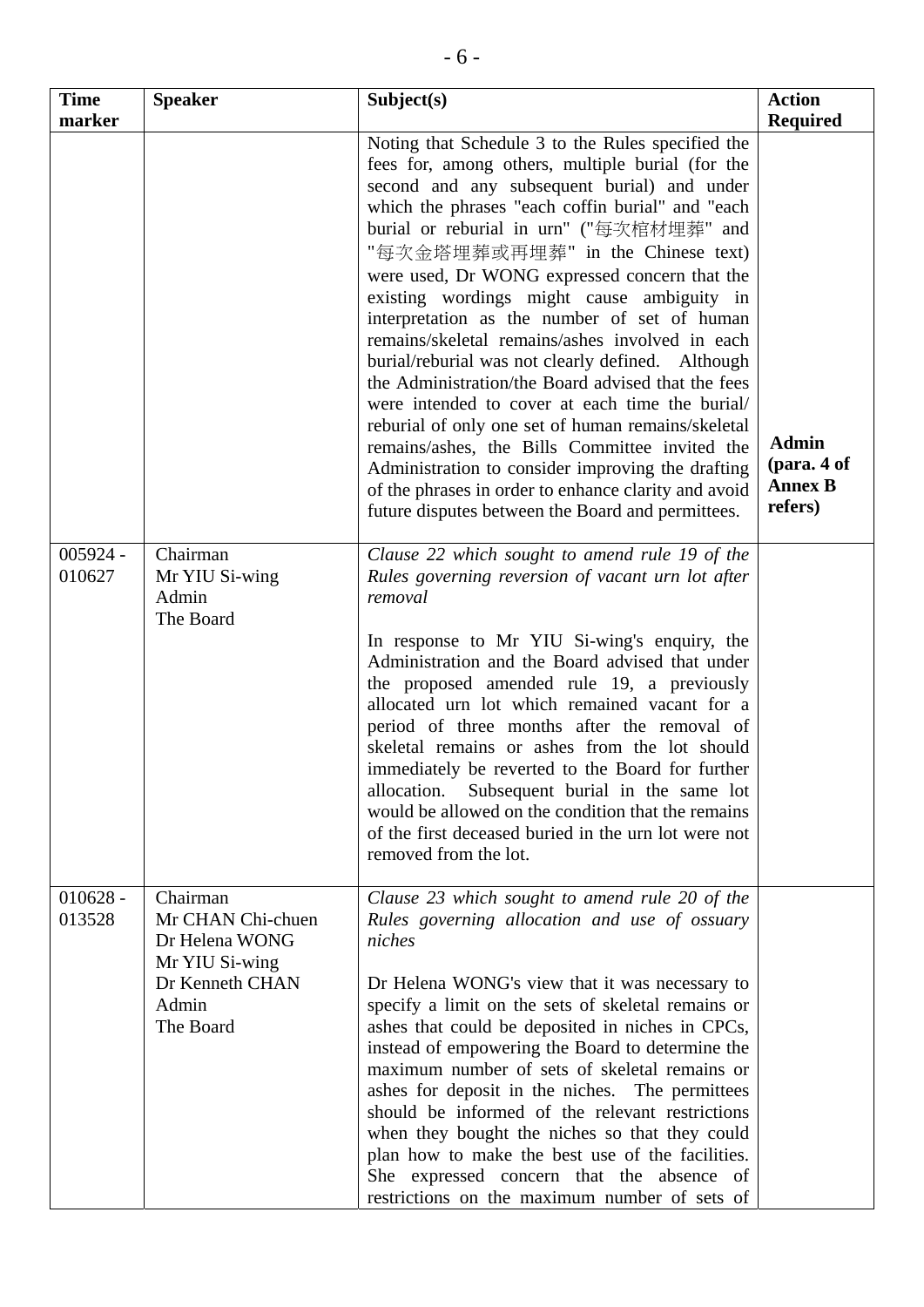| <b>Time</b><br>marker | <b>Speaker</b> | Subject(s)                                                                                                                                                                                                                                                                                                                                                                                                                                                                                                                                                                                                                                                                                                                                                                                                                                                                                                                                                           | <b>Action</b><br><b>Required</b> |
|-----------------------|----------------|----------------------------------------------------------------------------------------------------------------------------------------------------------------------------------------------------------------------------------------------------------------------------------------------------------------------------------------------------------------------------------------------------------------------------------------------------------------------------------------------------------------------------------------------------------------------------------------------------------------------------------------------------------------------------------------------------------------------------------------------------------------------------------------------------------------------------------------------------------------------------------------------------------------------------------------------------------------------|----------------------------------|
|                       |                | ashes that could be deposited in a niche might<br>result in unlimited burial of remains or deposit of<br>ashes in cemetery facilities in CPCs, bringing<br>about various problems including impacting on<br>the traffic flow in the vicinity of CPCs during<br>annual festivals for paying respect to ancestors.                                                                                                                                                                                                                                                                                                                                                                                                                                                                                                                                                                                                                                                     |                                  |
|                       |                | The Chairman's views that the existing proposal of<br>not setting a limit on the sets of skeletal remains or<br>ashes that could be deposited in niches would give<br>the public flexibility in using the cemetery<br>facilities in CPCs. Mr CHAN Chi-chuen and<br>Dr Kenneth CHAN shared the Chairman's view.<br>Mr CHAN Chi-chuen's enquiries about the Board's<br>considerations in approving applications for<br>subsequent deposit of skeletal remains or ashes in<br>niches and whether relevant guidelines would be<br>Dr Kenneth CHAN's concern that<br>issued.<br>disputes might arise between the public and the<br>Board if the latter was given the power to<br>determine the maximum number of sets of skeletal<br>remains or ashes to be deposited in niches. His<br>view that the Board should make public its<br>considerations in permitting subsequent deposit of<br>skeletal remains or ashes in niches.<br>The Administration's responses that - |                                  |
|                       |                | it was the policy intent of the Bill to remove<br>(a)<br>the restrictions on the maximum number of<br>sets of skeletal remains or ashes that could be<br>deposited in niches in CPCs, so as to better<br>utilize the land resources and facilitate the<br>permittees to arrange "relocation/co-location"<br>of the urns of skeletal remains or ashes of<br>their deceased family members through<br>multiple deposit of the urns in the same niche<br>in a particular CPC if they so preferred;                                                                                                                                                                                                                                                                                                                                                                                                                                                                      |                                  |
|                       |                | as burial rituals might change in the future<br>(b)<br>(e.g. the size of containers/urns for holding<br>skeletal<br>remains/ashes<br>might<br>become<br>smaller), the existing proposal would give<br>permittees flexibility in arranging multiple<br>deposit of the skeletal remains or ashes in<br>niches while allowing the Board to make a<br>final decision on the maximum number of<br>skeletal remains or ashes that could be<br>deposited in cases of disputes; and                                                                                                                                                                                                                                                                                                                                                                                                                                                                                          |                                  |
|                       |                | the proposal to remove the restrictions on the<br>(c)                                                                                                                                                                                                                                                                                                                                                                                                                                                                                                                                                                                                                                                                                                                                                                                                                                                                                                                |                                  |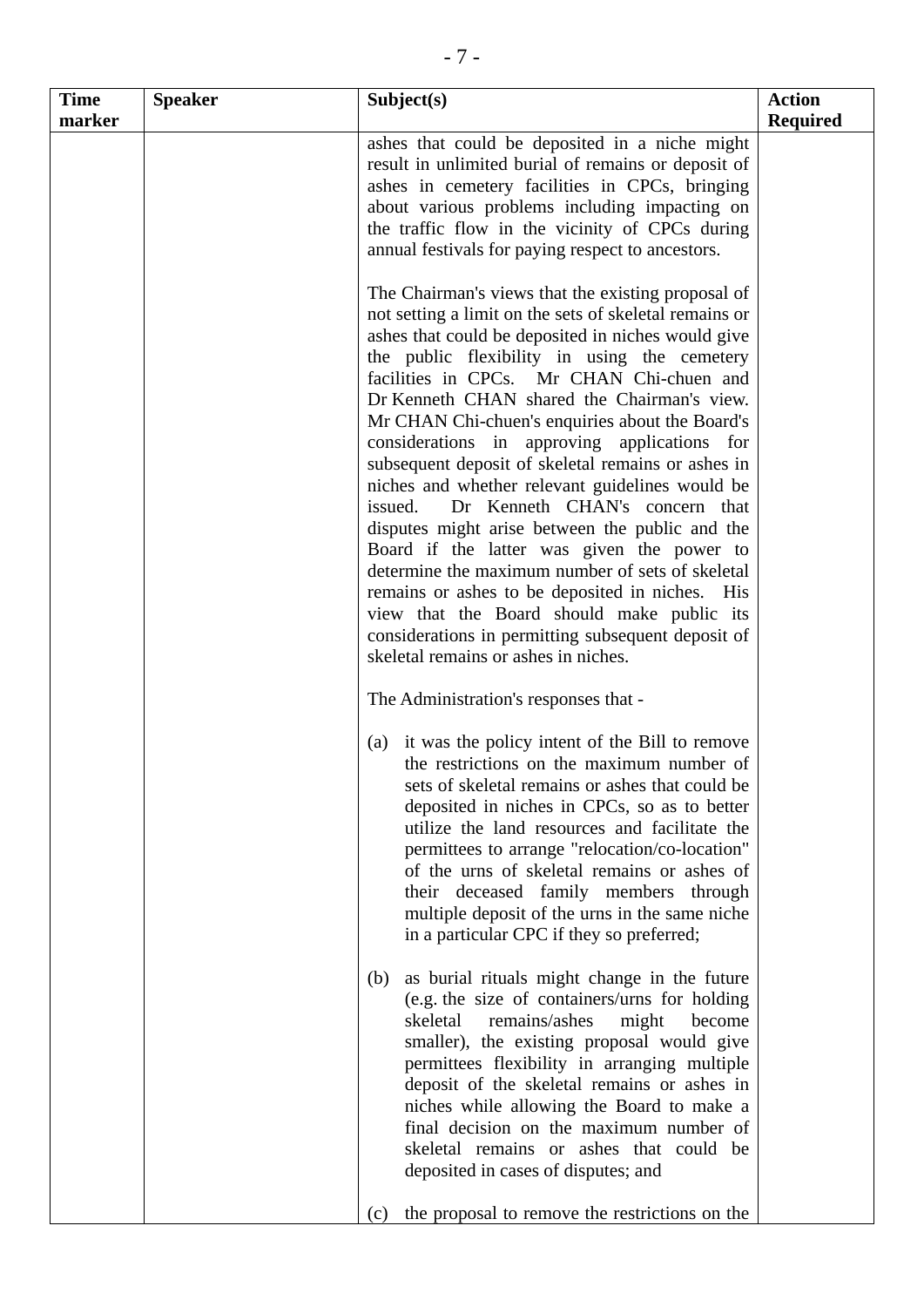| <b>Time</b><br>marker | <b>Speaker</b>                                    | Subject(s)                                                                                                                                                                                                                                                                                                                                                                                                                                                                                                | <b>Action</b><br><b>Required</b> |
|-----------------------|---------------------------------------------------|-----------------------------------------------------------------------------------------------------------------------------------------------------------------------------------------------------------------------------------------------------------------------------------------------------------------------------------------------------------------------------------------------------------------------------------------------------------------------------------------------------------|----------------------------------|
|                       |                                                   | maximum number of sets of ashes that could<br>be deposited in ordinary niches and family<br>niches in CPCs was in line with the prevailing<br>practices of the Food and Environmental<br>Hygiene Department ("FEHD") in restricting<br>the use of public niches provided by FEHD.<br>The Administration considered that the<br>present proposal could strike a balance<br>between facilitating the public to use the<br>cemetery facilities in CPCs and safeguarding<br>the proper use of the facilities. |                                  |
|                       |                                                   | In response to Mr YIU Si-wing's and Dr Helena<br>WONG's enquiries, the Board advised that -                                                                                                                                                                                                                                                                                                                                                                                                               |                                  |
|                       |                                                   | a permittee would be required to confirm with<br>(a)<br>the Board that he/she had obtained the<br>consent of other family members to arrange<br>subsequent deposit of skeletal remains or<br>ashes of other deceased persons in the niche;<br>and                                                                                                                                                                                                                                                         |                                  |
|                       |                                                   | a permittee could arrange multiple burial of<br>(b)<br>human remains/deposit of ashes in the same<br>grave space/niche in CPCs in one go provided<br>that he/she paid for such services.                                                                                                                                                                                                                                                                                                                  |                                  |
| $013529 -$<br>013939  | Chairman<br>Dr Kenneth CHAN<br>Admin<br>The Board | Kenneth<br>CHAN's<br>the<br>Dr<br>and<br>enquiry<br>Administration's/the Board's response on the<br>number of ossuary niches available for allocation<br>to permittees of exhumable lots, free of charge,<br>should they apply for reversion to the Board of<br>vacant urn lots after the removal of skeletal<br>remains from the lots.                                                                                                                                                                   |                                  |
| $013940 -$<br>014423  | Chairman<br>Mr YIU Si-wing<br>Admin<br>The Board  | Clause 24<br>Si-wing's<br>Mr<br>YIU<br>enquiries<br>the<br>and<br>Administration's/the Board's responses on the<br>respective size of ordinary and family niches and<br>the proposed relaxation measures on the use of<br>these niches in CPCs.                                                                                                                                                                                                                                                           |                                  |
| $014424 -$<br>014854  | Chairman<br>Mr CHAN Chi-chuen<br>Admin            | Clauses 25 and 26<br>In response to Mr CHAN Chi-chuen's enquiry<br>about the proportion between ordinary niches and<br>family niches in CPCs, the Administration advised<br>that there were about 197 000 ordinary niches and<br>38 000 family niches in the four CPCs.<br>To<br>uphold traditional values of family, the Board                                                                                                                                                                           |                                  |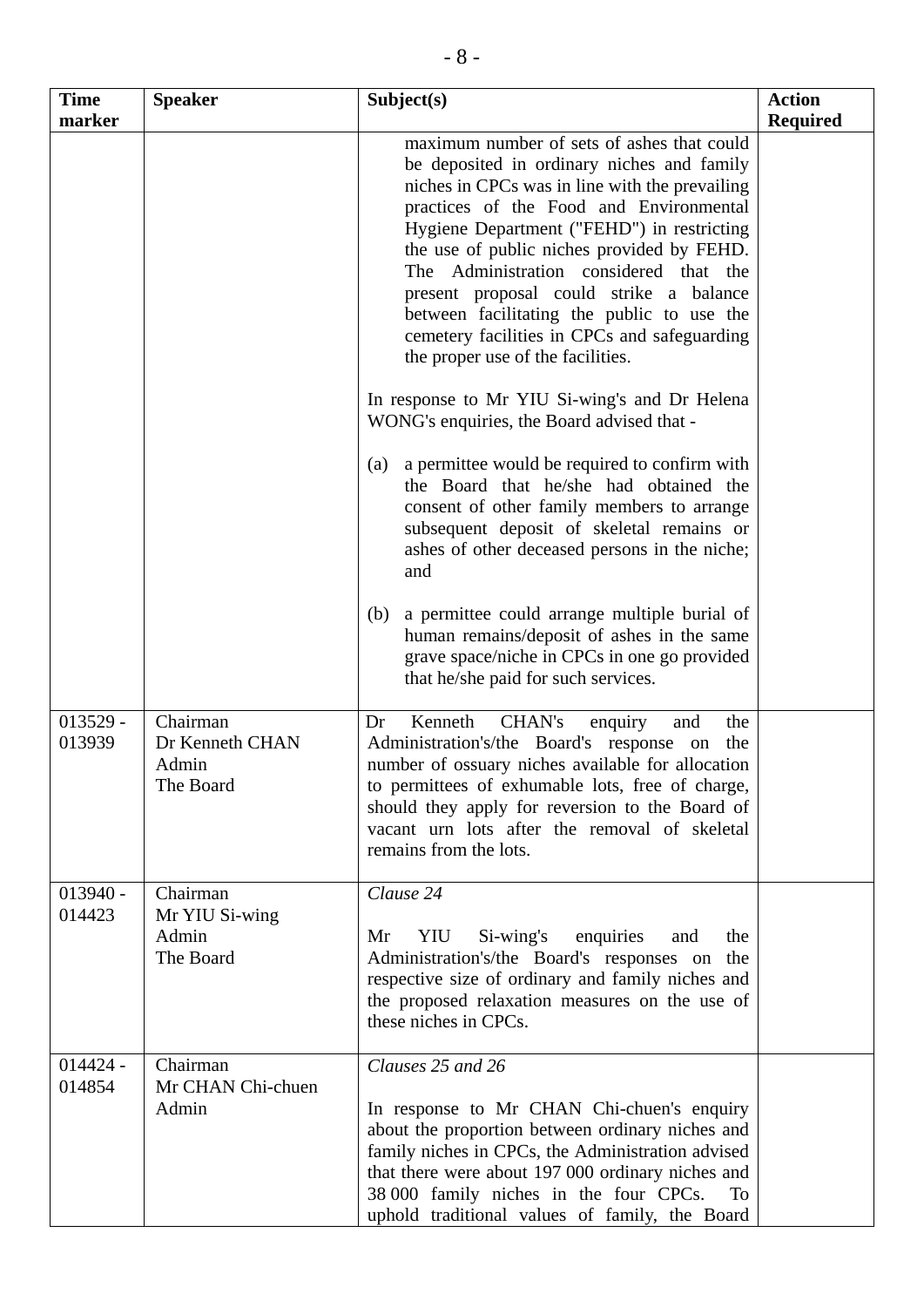| <b>Time</b><br>marker | <b>Speaker</b>                                      | Subject(s)                                                                                                                                                                                                                                                                                                                                                                                                                                                                                                  | <b>Action</b><br><b>Required</b> |
|-----------------------|-----------------------------------------------------|-------------------------------------------------------------------------------------------------------------------------------------------------------------------------------------------------------------------------------------------------------------------------------------------------------------------------------------------------------------------------------------------------------------------------------------------------------------------------------------------------------------|----------------------------------|
|                       |                                                     | would continue to provide family niches if new<br>columbarium facilities were built in future.<br>The<br>ratio of ordinary niches to family niches in CPCs'<br>new individual columbarium facilities would be<br>affected by the constraints and characteristics of<br>the sites.                                                                                                                                                                                                                           |                                  |
| $014855 -$<br>015056  | Chairman<br>Mr YIU Si-wing<br>Admin<br>The Board    | Mr YIU Si-wing's enquiry and the Board's advice<br>on the public demand for niches provided by<br>Generally speaking, the public demand<br>CPCs.<br>for columbarium facilities was great, as it often<br>exceeded the supply by folds. At present, all the<br>niches within CPCs had been allocated.<br><b>The</b><br>Board had recorded an over-subscription rate by<br>almost three-folds in its recent allocation exercise<br>of newly-built niches provided in Tsuen Wan<br>Chinese Permanent Cemetery. |                                  |
| $015057 -$<br>015331  | Chairman<br>Mr CHAN Chi-chuen<br>Admin<br>The Board | Clause $27(1)$<br>In response to Mr CHAN Chi-chuen's enquiry, the<br>Board advised that the permittee could inform the<br>Board in advance if he/she had any difficulties in<br>arranging deposit of ashes within three months<br>after allocation of a niche.<br>The Board would<br>consider each case on its own merits.                                                                                                                                                                                  |                                  |
| $015332 -$<br>015449  | Chairman<br>Admin                                   | Clause $27(2)$ to $27(7)$                                                                                                                                                                                                                                                                                                                                                                                                                                                                                   |                                  |
| $015450 -$<br>015656  | Chairman<br>Dr Kenneth CHAN                         | Date of next meeting.<br>The Chairman's closing remarks.                                                                                                                                                                                                                                                                                                                                                                                                                                                    |                                  |

Council Business Division 2 Legislative Council Secretariat 27 January 2016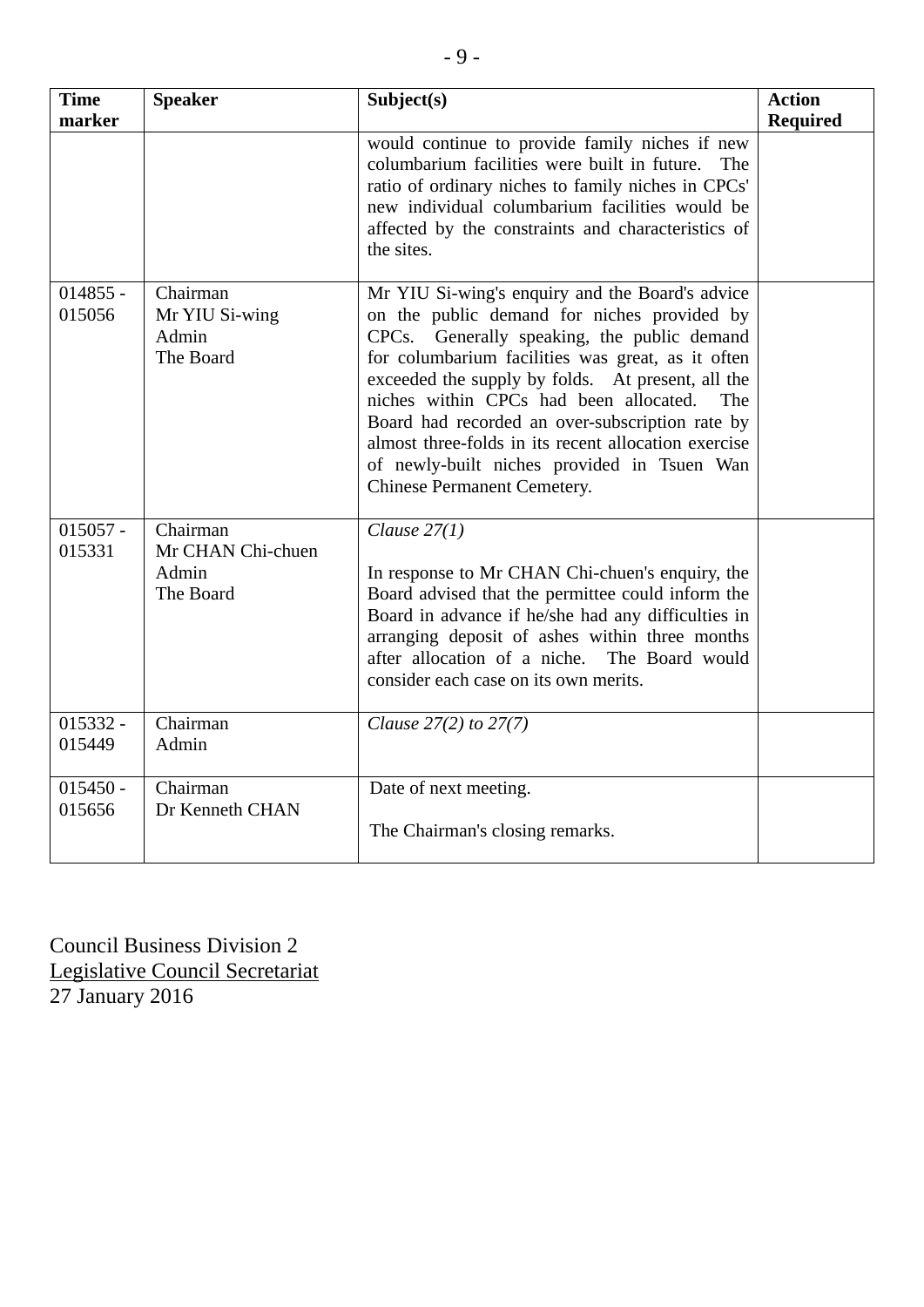#### **Bills Committee on Chinese Permanent Cemeteries (Amendment) Bill 2015**

### **List of follow-up actions arising from the discussion at the meeting on 22 December 2015**

1. Clause 14 of the Chinese Permanent Cemeteries (Amendment) Bill 2015 ("the Bill") would add a new rule 7A to the Chinese Permanent Cemeteries Rules (Cap. 1112A) ("the Rules") to regulate the use of grave spaces in Chinese Permanent Cemeteries ("CPCs"). Under the proposed rule 7A(1), the first interment in a grave space must only be that of the encoffined human remains of an eligible deceased. Pointing out that there might be possibility that the human remains of a deceased person of Chinese race permanently resident in Hong Kong would not be put into a coffin for burial on grounds of culture or religion, members expressed concern as to whether the term "encoffined  $("入}})$ " in the proposed rule 7A(1) would render any deceased persons enjoying their own culture, professing and practising their own religion ineligible for burial in CPCs operated by the Board of Management of the Chinese Permanent Cemeteries ("the Board"). The Administration was requested to clarify the meaning of the term "encoffined" and to consider refining the clause to address the above concern raised by members.

2. Clauses 15 and 16 of the Bill respectively provided for the Board's power to disinter and remove human remains and ashes from exhumable lot on expiry of the term and to cremate human remains removed from exhumable lot. Members were informed that before publishing notice in the Gazette and in at least two local Chinese newspapers stating its intention to disinter and remove the human remains and ashes from an exhumable lot (the amended rule 14(2)(b) of the Rules) or to cremate the unclaimed human remains removed from the lot (the new rule 14A(b) of the Rules), the Board would endeavor to contact the permittee via other means including his/her last known mailing address, telephone number, email address, etc. The Administration was requested to revert to the Bills Committee on its consideration of the following suggestions of members/the Legal Adviser to the Bills Committee -

(a) to spell out clearly in the Bill (i) such other modes of service of notice and (ii) that such other means of contacting the permittee would have to be exhausted or in cases if it was not practicable to serve the notice on the permittee via such means before notice was published in the Gazette and in two local Chinese newspapers; and